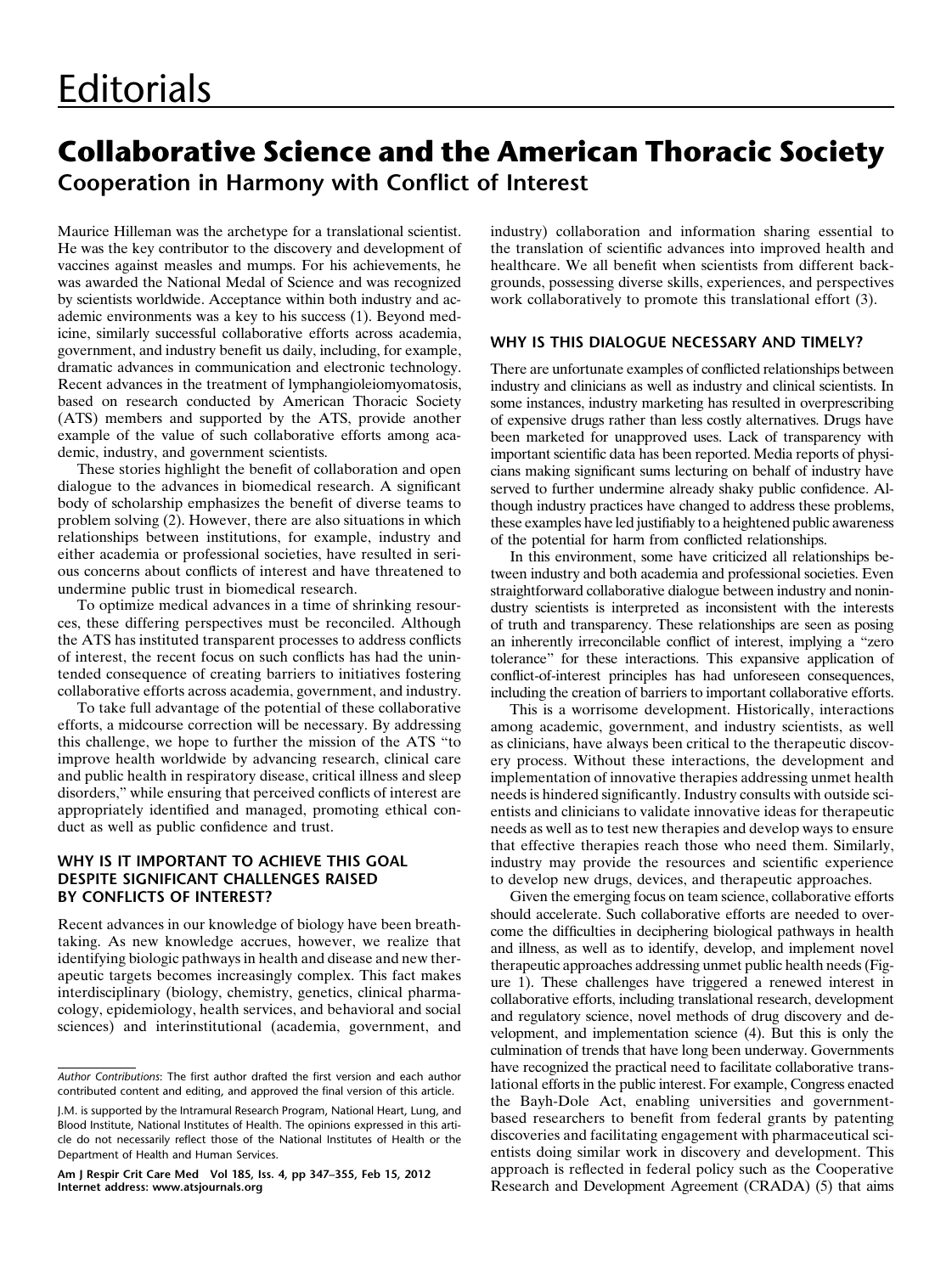to foster cooperative arrangements. In CRADA, the potential for conflict of interest is recognized and appropriately managed. Recently, the National Institutes of Health has highlighted the importance of academic, government, and industry scientists working together through initiatives such as Therapies for Rare and Neglected Diseases (6). In the European Union, the government-led Innovative Medicines Initiative fosters collaborative scientific efforts on important precompetitive development issues (7). Other efforts in the United States include the Small Business Innovative Research program, which permits the government to support innovative small businesses, and the Foundation for the National Institutes of Health, which helps to support collaborative, translational initiatives (8). It is important to ensure that new collaborative models to address unmet public health needs are supported and strengthened.

#### WHAT STANCE SHOULD THE ATS ADOPT?

Our view is that the ATS must keep foremost in mind the fulfillment of its mission—improving public health worldwide. Deciphering the pathobiology of diseases like asthma, COPD, idiopathic pulmonary fibrosis, lung cancer, sleep disorders, critical illness, and many others will require considerable skill in translational science and establishing systems of care to deliver those advances to the bedside and into communities. Exclusion of any important stakeholders will inevitably slow progress. We must ensure that the ATS scientific and organizational culture and operational procedures enable rather than obstruct open dialogue and collaboration.

A collaborative effort begins with common goals and shared principles. Regardless of work setting, biomedical scientists share two fundamental principles. They must adhere to a common set of research ethics based on truth, transparency, integrity, and education of future generations of scientists (9). Developing trust among all stakeholders requires that all scientists abide by these rules. A second guiding principle is achieving the goal of improving the health of all individuals (10). Other organizations have supported these principles actively (11).

We must not, however, be naive. Multiple and competing conflicts of interest are inevitable when people and institutions work collaboratively (12). Personal desires for health, fame, power, financial security, and the concurrent interests of our home institutions are also important. By adopting the Council of Medical Subspecialty Societies code a year ago, the ATS decided against excluding industry relationships completely. Industry scientists are important members of the ATS and should participate in all society activities, with the exception of service in key leadership positions or on its clinical guideline committees where the risk of perceived conflicts of interest may outweigh the benefits of participation. Although managing these multiple competing interests is challenging, with the requirement for disclosure and transparency as only the first step, these challenges are unique neither to the ATS nor to this current scientific environment (13).

We believe it is important for the ATS to rededicate itself to fostering a scientific culture that values inclusiveness—a scientific "community of excellence" (14). We must accomplish these goals with the highest ethical standards, holding interests of patients and the public as paramount. Industry scientists should be encouraged to participate in scientific activities of the Society, including presentation of recent work, active involvement in the ATS International Conference and other scientific meetings, and service on committees and in assemblies. The entire ATS, including leadership and our diverse membership, should be committed to honoring and promoting these principles, including developing and facilitating effective mechanisms for their implementation. We need to continue to improve our ability to identify and address potential conflicts of interest, effectively. These relationships will continue to evolve as the nature of team and



Figure 1. Harmony through transparent, directed collaboration.

translational science evolves. To the extent that we meet these objectives, the ATS will be recognized as a leader among professional societies by demonstrating the advantages of diverse and collaborative scientific relationships. By adapting these goals, the ATS will be a stronger organization, in a better position to benefit our patients and communities and allowing all of us the opportunity to follow in Dr. Hilleman's admirable translational footsteps.

[Author disclosures](http://ajrccm.atsjournals.org/cgi/data/185/4/347/DC1/1) are available with the text of this article at<www.atsjournals.org>.

Acknowledgment: The authors thank Martha Vaughan for her thoughtful comments.

Theodore F. Reiss, M.D. Allergy, Pulmonary, and Critical Care Vanderbilt University School of Medicine Nashville, Tennessee

Joel Moss, M.D., Ph.D. National Heart, Lung, and Blood Institute National Institutes of Health Bethesda, Maryland

Molly Osborne, M.D., Ph.D. Pulmonary and Critical Care Oregon Health & Science University Portland, Oregon

J. Randall Curtis, M.D., M.P.H. Past President, American Thoracic Society University of Washington Seattle, Washington

Nicholas S. Hill, M.D. President, American Thoracic Society Tufts Medical Center Boston, Massachusetts

#### **References**

- 1. Dove A. Maurice Hilleman. Nat Med 2005;11:S2.
- 2. Page S. The difference: how the power of diversity creates better groups, firms, school and society. Princeton: Princeton University Press; 2007.